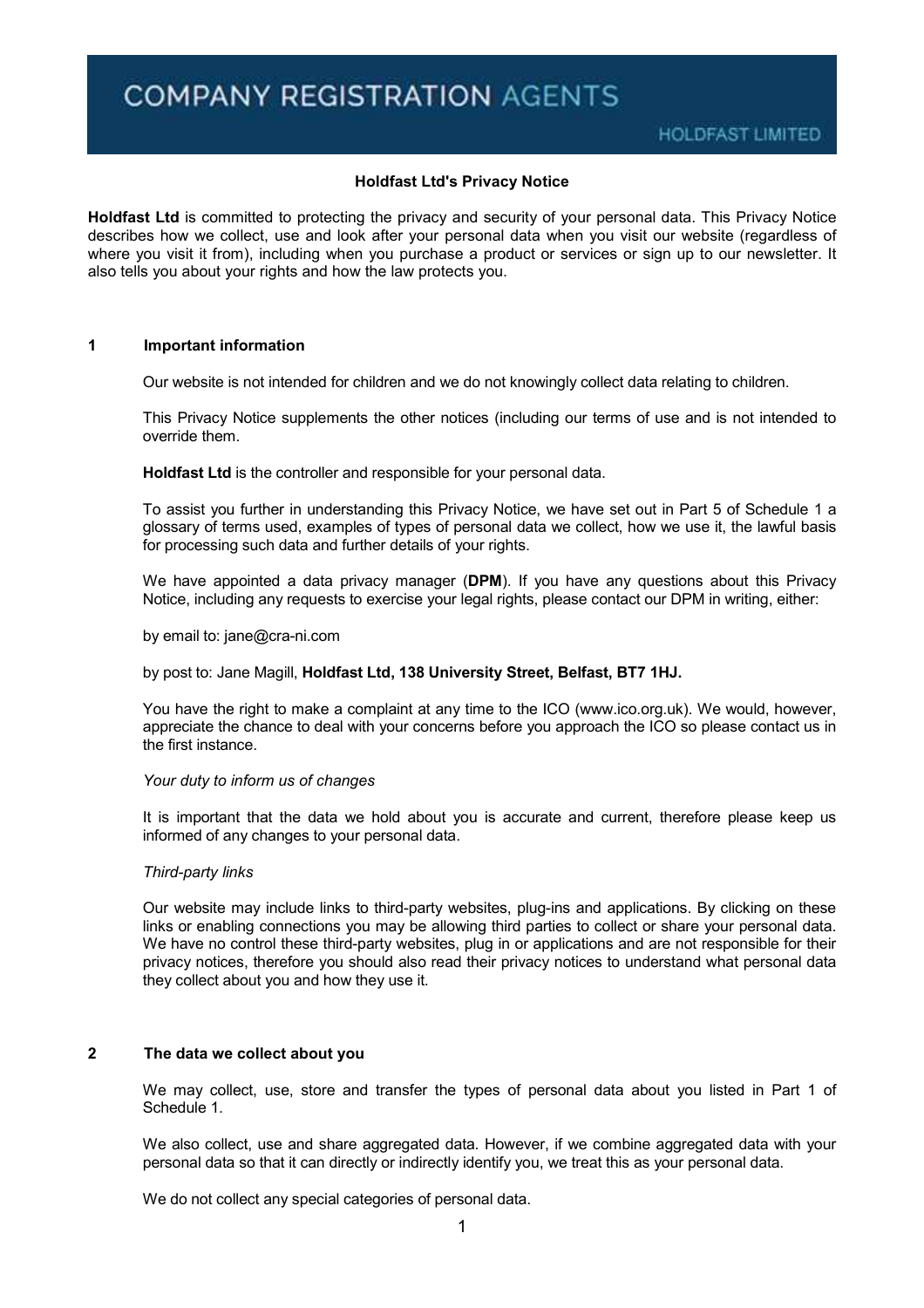# *Failure to provide personal data*

If we are required by law, or under the terms of a contract we have with you, to collect your personal data and you fail to provide it, we may not be able to enter into perform the contract with you and, we may have to cancel a product or service. We will notify you of this at the relevant time.

# **3 How personal data is collected**

We collect personal data in the following ways:

| direct interactions              | you may provide personal data when you complete online forms, request<br>products/services, subscribe to our services, create a user account, join our<br>mailing list or otherwise or correspond with us (by post, phone or email)                                                                                                                   |
|----------------------------------|-------------------------------------------------------------------------------------------------------------------------------------------------------------------------------------------------------------------------------------------------------------------------------------------------------------------------------------------------------|
| automated<br>technology          | we automatically collect personal data (technical and usage) when you<br>browse or interact with our website, by using cookies, and other similar<br>technologies. We may also receive technical data about you if you visit other<br>websites which use our cookies. Please see our cookie notice [LINK] for<br>further details].                    |
| publicly<br>available<br>sources | we may collect personal data from publicly availably sources such as<br>Companies House and the Electoral Register and credit reference agencies,<br>based inside the EU.                                                                                                                                                                             |
| third parties                    | we may receive personal data from: (a) analytics providers based outside<br>the EU(such as Google); (b) advertising networks based inside OR outside<br>the EU; and (c) search information providers based inside OR outside the<br>EU; (d) our suppliers such as payment providers, delivery services, website<br>support and maintenance providers. |

# **4 How we use your personal data**

We will only use your personal data when the law allows us to. Most commonly, we will use your personal data:

- to perform the contract, we are to enter into or have entered into with you;
- to comply with a legal obligation; and
- where it is necessary to carry out our legitimate interests (or those of a third party) and your interests and fundamental rights do not override those interests.

Part 2 of Schedule 1 sets out the lawful basis we will rely on to process your personal data.

We do generally only rely on consent as a legal basis for processing your personal data to send email and SMS marketing communications and you have the right to withdraw your consent at any time by contacting us. Please note that we may process your personal data for more than one lawful ground depending on the specific purpose for which we are using your information.

## *Marketing*

We may analyse your personal data to form a view on what products and or services we think may be of interest to you. You will only receive marketing communications from us, if you have requested information from us or purchased services from us, if you consent to marketing at the time we collect your personal data and you have not subsequently opted out or withdrawn your consent or if we have another basis to send you the marketing communications.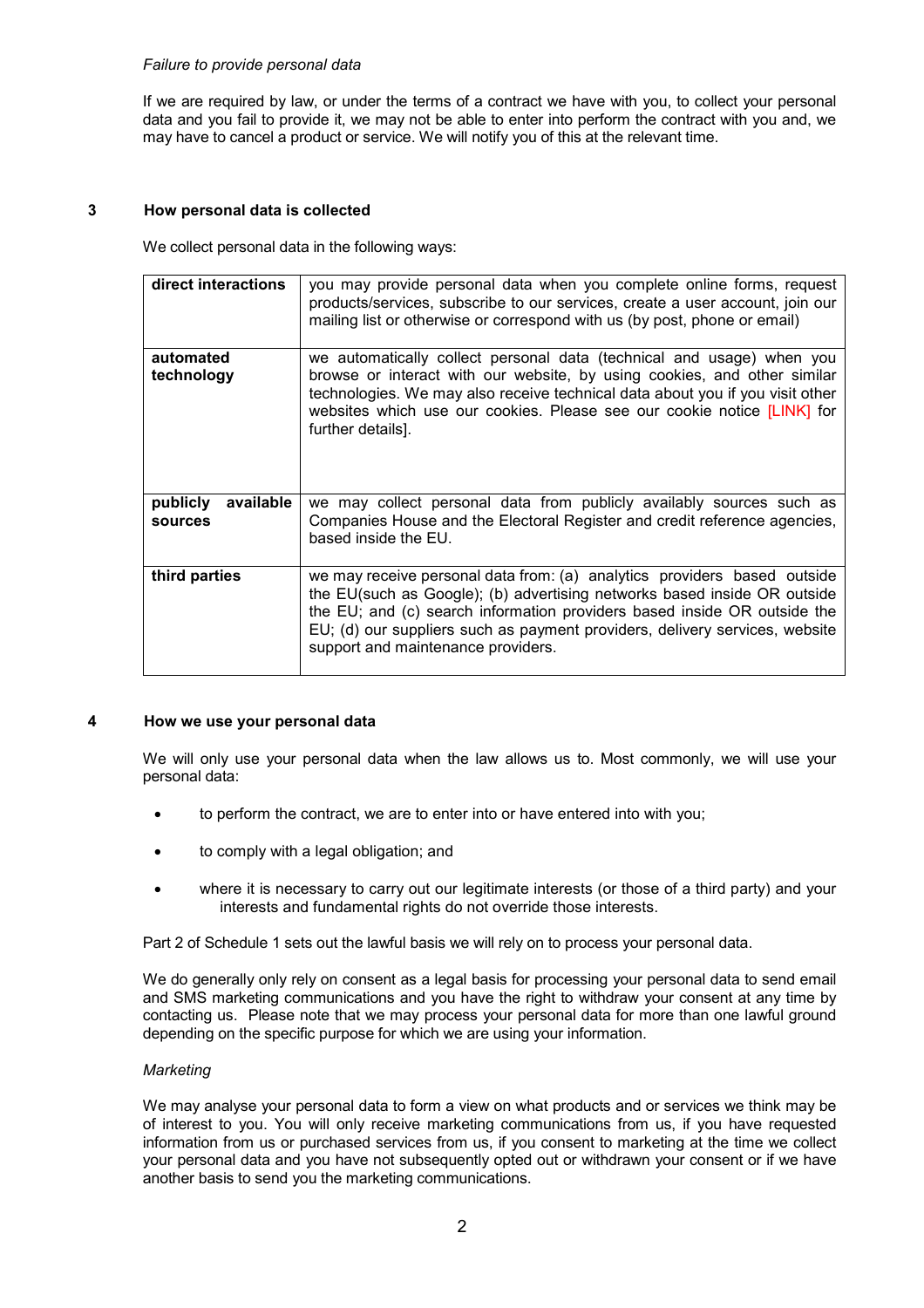We will get your express opt-in consent before we share your personal data with any third party for marketing purposes.][We will not share your personal data with third parties for their marketing purposes.

#### *How to opt out*

You can opt out of email marketing by clicking the unsubscribe button within the particular marketing email. You can also withdraw your consent to marketing at any time by contacting our DPM.

Even if you opt out of receiving marketing, we may still use your personal data for other purposes provided we have a lawful basis to do so.

#### *Change of purpose*

We will only use your personal data for the purpose that we originally collected it for, unless we reasonably consider that we need to use it for another reason and that reason is compatible with the original purpose.

If we need to use your personal data for an unrelated purpose, we will notify you and we will explain the legal basis which allows us to use your personal data in this manner.

We may process your personal data (without your knowledge or consent) where this is required or permitted by law.

# **5 Disclosure of your personal data**

We may have to share your personal data with third parties further details of which are set out in Part 4 of Schedule 1. We require all third parties to respect the security of your personal data and to treat it in accordance with the law. We do not allow our third-party service providers to use your personal data for their own purposes. They can only process your personal data for specified purposes and in accordance with our instructions.

#### **6 International transfers**

We do not transfer your personal data outside the European Economic Area (EEA).

### **7 Data security**

We have put in place appropriate security measures to prevent your personal data from being accidentally lost, used or accessed in an unauthorised way, altered or disclosed. We also limit access to your personal data to those employees, agents, contractors and other third parties who have a business need to know and they can only process your personal data on our instructions and will be subject to a duty of confidentiality.

We have procedures in place to deal with any suspected personal data breach and will notify you and any applicable regulator of a breach where we are legally required to do so.

# **8 Data retention**

We will only retain your personal data for as long as necessary to fulfil the purposes we collected it for, including for the purposes of satisfying any legal, accounting, or reporting requirements.

Details of retention periods for different aspects of your personal data are available in our retention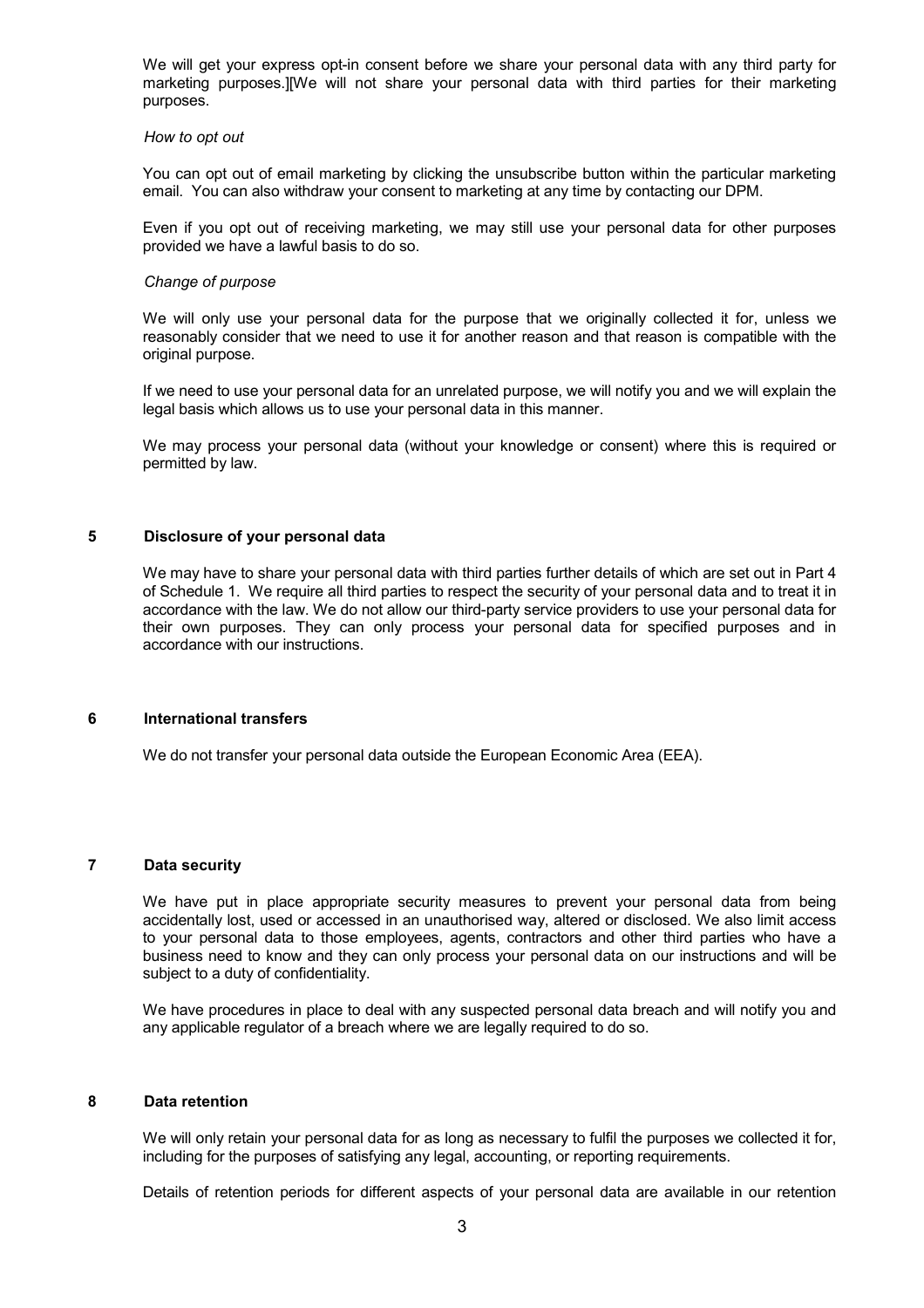policy which you can request from us. However, we are legally required to keep basic information about our customers (including contact, identity, financial and transaction data) for six years after they cease being customers, for tax purposes.

We may also anonymise your personal data (so that it can no longer be associated with you) for research or statistical purposes. We can use anonymised information indefinitely without further notice to you.

# **9 Your legal rights**

You have certain rights in certain circumstances under data protection law. These are set out in full in Part 3 of Schedule 1. If you wish to exercise any of your rights, please contact our DPM.

You will not have to pay a fee to exercise any of your rights. However, if your request is clearly unfounded, repetitive or excessive, we may charge a reasonable fee for this information or refuse to comply with your request.

We may request specific information from you to help us confirm your identity when you contact us and ensure. This is a security measure to ensure that personal data is not disclosed to any person who does not have the right to receive it.

We try to respond to all legitimate requests within one month. Occasionally it may take us longer than a month if your request is particularly complex or you have made a number of requests. In this case, we will notify you and keep you updated.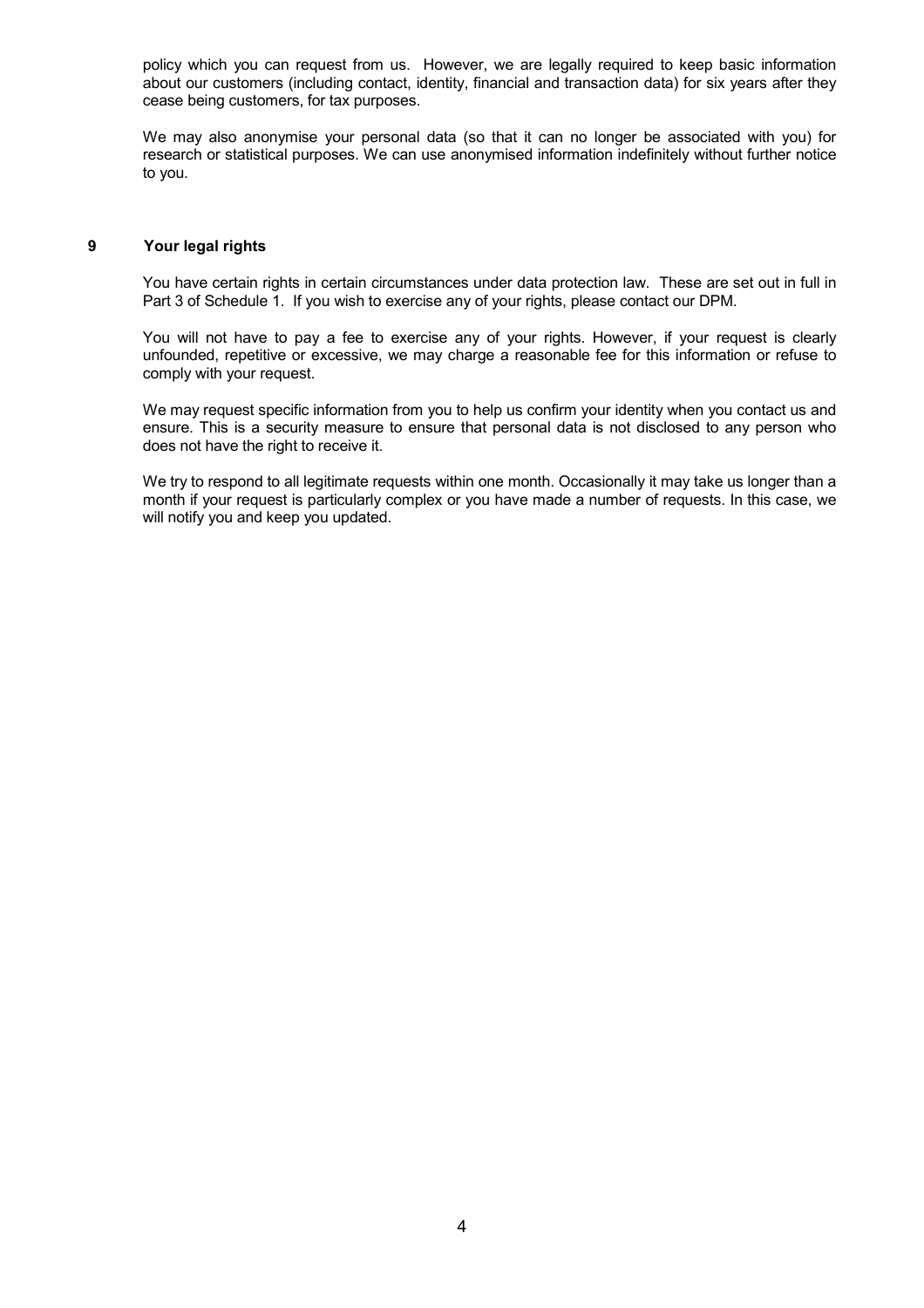# **Schedule 1**

| contact data                              | billing address, delivery address, email address and telephone number                                                                                                                                                                                   |
|-------------------------------------------|---------------------------------------------------------------------------------------------------------------------------------------------------------------------------------------------------------------------------------------------------------|
| financial data                            | bank account and payment card details                                                                                                                                                                                                                   |
| identity data                             | first name, maiden name, last name, username or similar identifier, marital<br>status, title, date of birth and gender                                                                                                                                  |
| marketing<br>and<br>communication<br>data | your preferences in receiving marketing from us and our third parties and your<br>communication preferences                                                                                                                                             |
| profile data                              | your username and password, purchase or orders made by you, preferences,<br>feedback and survey responses                                                                                                                                               |
| technical data                            | internet protocol (IP) address, your login data, browser type and version, time<br>zone setting and location, browser plug-in types and versions, operating system<br>and platform and other technology on the devices you use to access our<br>website |
| transaction<br>data                       | details about payments to and from you and other details of products and<br>services you have purchased from us                                                                                                                                         |

# **Part 1 Types of personal data**

# **Part 2 Lawful basis for processing and processing activities**

The lawful basis upon which we may rely on to process your personal data are:

| consent                        | you have given your express consent for us to process your personal data for a<br>specific purpose                                                                                                                                                                                                                                                                                 |
|--------------------------------|------------------------------------------------------------------------------------------------------------------------------------------------------------------------------------------------------------------------------------------------------------------------------------------------------------------------------------------------------------------------------------|
| contract                       | the processing is necessary for us to perform our contractual obligations with<br>you under our contract, or because you have asked us to take specific steps<br>before entering into a contract with you                                                                                                                                                                          |
| legal obligation               | the processing is necessary for us to comply with legal or regulatory obligation.                                                                                                                                                                                                                                                                                                  |
| legitimate<br><i>interests</i> | the processing is necessary for our or a third party's legitimate interest e.g. in<br>order for us to provide the best service to you via our website. Before we<br>process your personal data on this basis we make sure we consider and balance<br>any potential impact on you, and we will not use your personal data on this basis<br>where such impact outweighs our interest |

Set out below are specific details of the processing activities we undertake with your personal data and the lawful basis for doing this.

| <b>Purpose/Activity</b>                                                                | Type of data                                                       | Lawful basis for processing                                                                                                          |
|----------------------------------------------------------------------------------------|--------------------------------------------------------------------|--------------------------------------------------------------------------------------------------------------------------------------|
| to register you as a new<br>customer                                                   | identity &<br>contact                                              | to perform our contract with you                                                                                                     |
| to process and deliver<br>your order, manage<br>payments, fees and<br>charges and debt | identity, contact,<br>financial,<br>transaction and<br>marketing & | (i) to perform our contract with you;<br>necessary for our<br>legitimate<br>interest in<br>(ii)<br>as<br>recovering debts due to us. |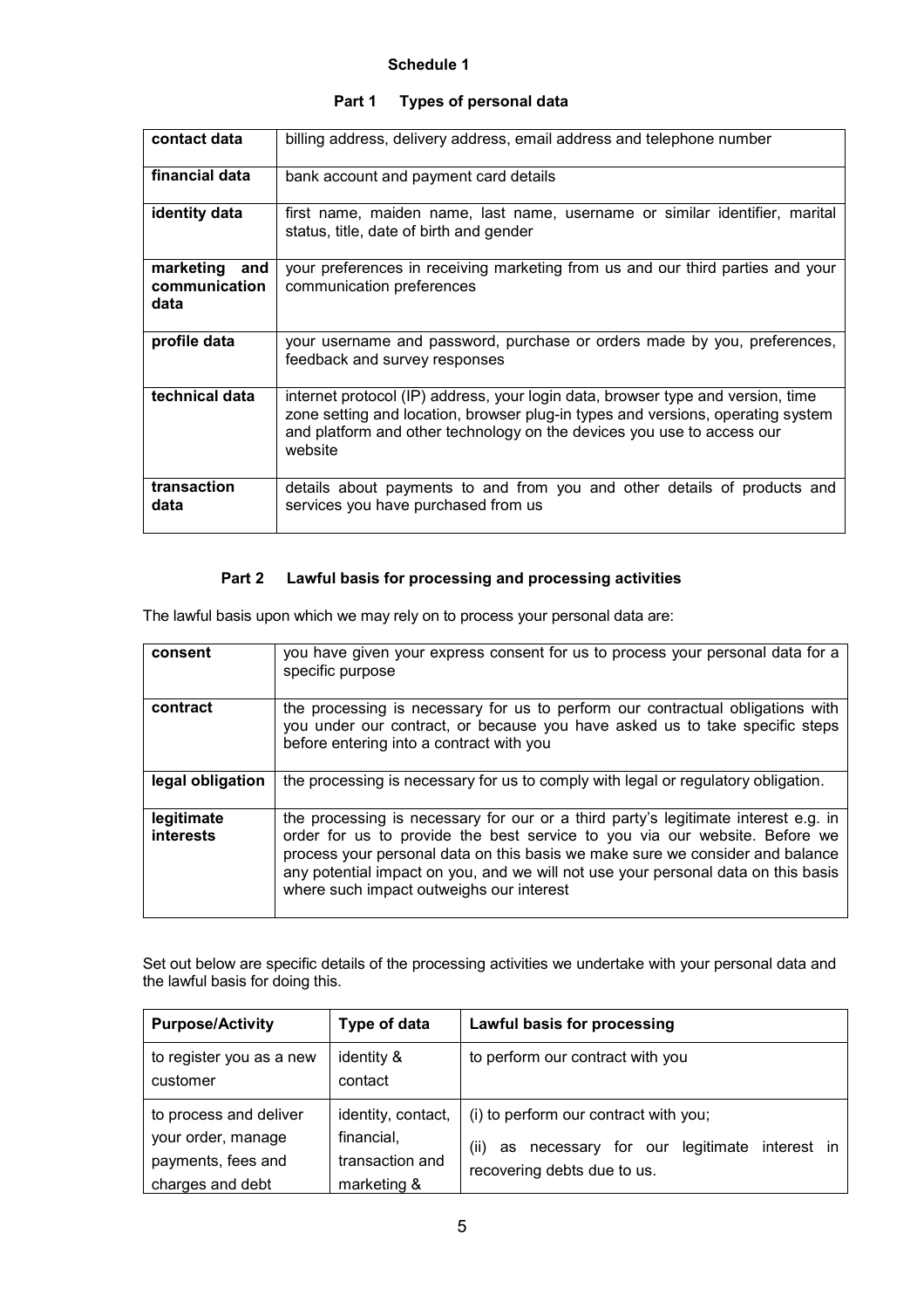| recovery                                                                                                                                                                                     | communications                                                                        |                                                                                                                                                                                                                                                                                                              |
|----------------------------------------------------------------------------------------------------------------------------------------------------------------------------------------------|---------------------------------------------------------------------------------------|--------------------------------------------------------------------------------------------------------------------------------------------------------------------------------------------------------------------------------------------------------------------------------------------------------------|
| to manage our<br>relationship with you,<br>notifying you about<br>changes to our Terms or<br>Privacy Notice and ask<br>you to leave a review                                                 | identity, contact,<br>profile &<br>marketing &<br>communications                      | (i) to perform our contract with you<br>(ii) as necessary to comply with a legal obligation<br>(iii) as necessary for our legitimate interests in<br>keeping our records updated and analysing how<br>customers use our products/services.                                                                   |
| to administer and<br>protect our business and<br>this website (including<br>troubleshooting, data<br>analysis, testing, system<br>maintenance, support,<br>reporting and hosting of<br>data) | identity, contact<br>& technical                                                      | (i) as necessary for our legitimate interests in running<br>our business, provision of administration and IT<br>services, network security, to prevent fraud and in the<br>context of a business reorganisation or group<br>restructuring exercise<br>(ii) as necessary to comply with any legal obligations |
| to deliver relevant<br>website<br>content/advertisements<br>to you and measure or<br>understand the<br>effectiveness of our<br>advertising                                                   | identity, contact,<br>profile, usage,<br>marketing &<br>communications<br>& technical | as necessary for our legitimate interests in studying<br>how customers use our products/services, to develop<br>them, to grow our business and to inform our<br>marketing strategy                                                                                                                           |
| to use data analytics to<br>improve our website,<br>products/services,<br>marketing, customer<br>relationships and<br>experiences                                                            | technical &<br>usage                                                                  | as necessary for our legitimate interests to define<br>types of customers for our products and services, to<br>keep our website updated and relevant, to develop<br>our business and to inform our marketing strategy                                                                                        |
| to make suggestions<br>and recommendations<br>to you about goods or<br>services that may be of<br>interest to you, including<br>promotional offers                                           | identity, contact,<br>technical, usage<br>& profile                                   | as necessary for our legitimate interests to develop<br>our products/services and grow our business                                                                                                                                                                                                          |

# **Part 3 Your legal rights**

You have the following legal rights in relation to your personal data:

| access<br>data | vour | you can ask for access to and a copy of your personal data and can check we<br>are lawfully processing it                       |
|----------------|------|---------------------------------------------------------------------------------------------------------------------------------|
| correction     |      | you can ask us to correct any incomplete or inaccurate personal data we hold<br>about you                                       |
| erasure        |      | you can ask us to delete or remove your personal data where:<br>there is no good reason for us continuing to process it;<br>(a) |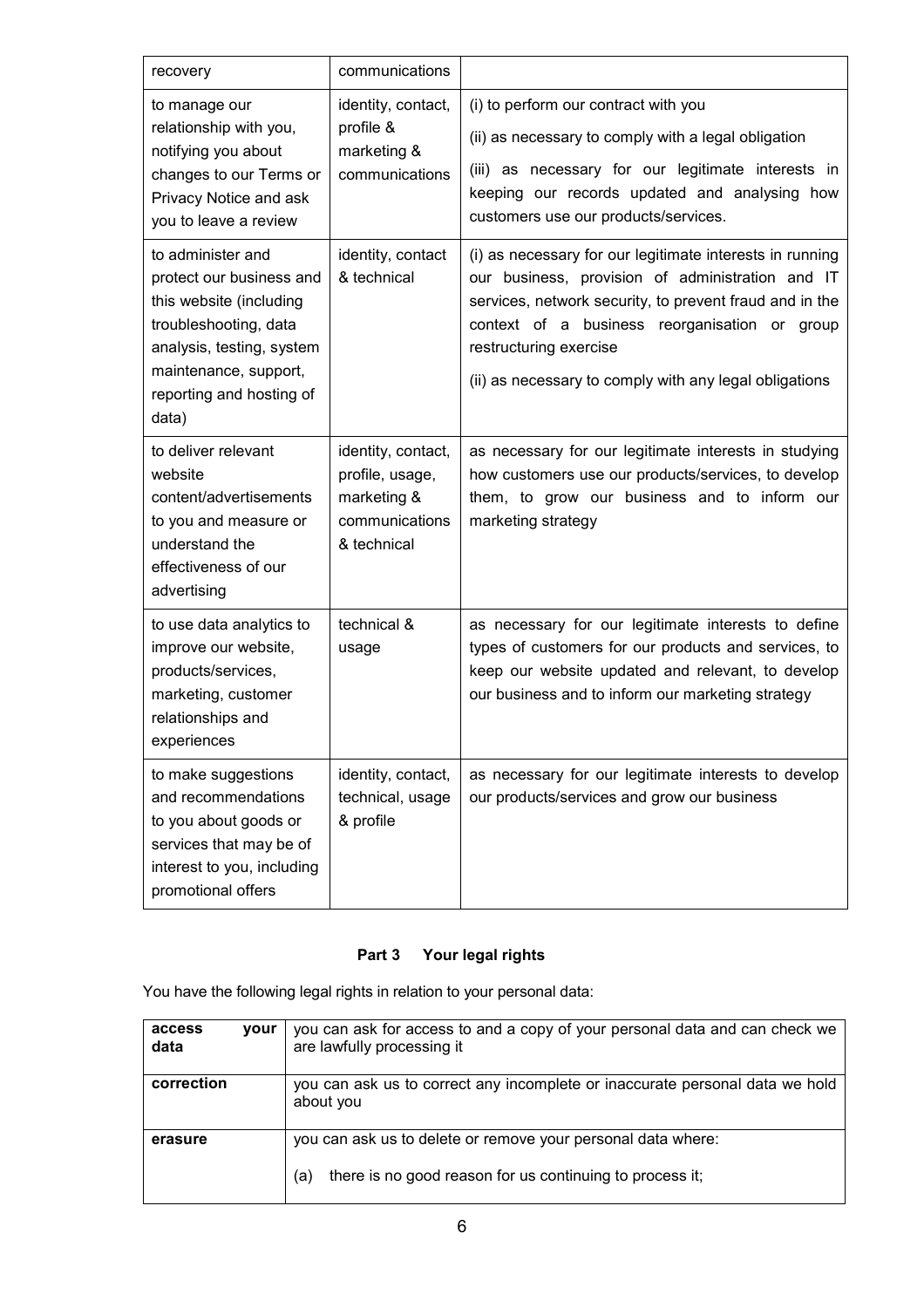|                          | (b) you have successfully exercised your right to object (see below);                                                                                                                                                                                                                                                                                       |
|--------------------------|-------------------------------------------------------------------------------------------------------------------------------------------------------------------------------------------------------------------------------------------------------------------------------------------------------------------------------------------------------------|
|                          | (c) we may have processed your information unlawfully; or                                                                                                                                                                                                                                                                                                   |
|                          | (d) we are required to erase your personal data to comply with local law.                                                                                                                                                                                                                                                                                   |
|                          | We may not always be able to comply with your request for specific legal<br>reasons, which will be notified to you at the time of your request                                                                                                                                                                                                              |
| object                   | you can object to the processing of your personal data where:                                                                                                                                                                                                                                                                                               |
|                          | (a) where we are relying on our legitimate interest (or those of a third party)<br>as the basis for processing your personal data, if you feel it impacts on your<br>fundamental rights and freedoms;                                                                                                                                                       |
|                          | (b) where we are processing your personal data for direct marketing<br>purposes.                                                                                                                                                                                                                                                                            |
|                          | In some cases, we may demonstrate that we have compelling legitimate<br>grounds to process your information which override your rights and freedoms<br>and in such circumstances, we can continue to process your persona data for<br>such purposes                                                                                                         |
| restrict<br>processing   | you can ask us to us to suspend or restrict the processing of your personal<br>data, if:                                                                                                                                                                                                                                                                    |
|                          | you want us to establish the accuracy of your personal data;<br>(a)                                                                                                                                                                                                                                                                                         |
|                          | our use of your personal data is unlawful, but you do not want us to erase<br>(b)<br>it,                                                                                                                                                                                                                                                                    |
|                          | you need us to hold your personal data (where we no longer require it) as<br>(c)<br>you need it to establish, exercise or defend legal claims; or                                                                                                                                                                                                           |
|                          | you have objected to our use of your personal data, but we need to verify<br>(d)<br>whether we have overriding legitimate grounds to use it                                                                                                                                                                                                                 |
| request a<br>transfer    | you can request a transfer of your personal data which is held in an automated<br>manner and which you provided your consent for us to process such personal<br>data or which we need to process to perform our contact with you, to you or a<br>third party. We will provide your personal data in a structured, commonly used,<br>machine-readable format |
| withdraw your<br>consent | you can withdraw your consent at any time (where we are relying on consent<br>to process your personal data). This does not affect the lawfulness of any<br>processing carried out before you withdraw your consent                                                                                                                                         |

# **Part 4 Third Parties**

| service<br>providers                                                       | acting as processors or controllers based in the EEA but also around the world<br>who provide services and IT and system administration services.                                                   |
|----------------------------------------------------------------------------|-----------------------------------------------------------------------------------------------------------------------------------------------------------------------------------------------------|
| professional<br>advisors                                                   | acting as processors or including lawyers, bankers, auditors and insurers<br>based in the United Kingdom who provide consultancy, banking, legal,<br>insurance and accounting & financial services. |
| <b>HM Revenue &amp;</b><br>Customs,<br>regulators and<br>other authorities | acting as processors based in the EEA who require reporting of processing<br>activities in certain circumstances                                                                                    |